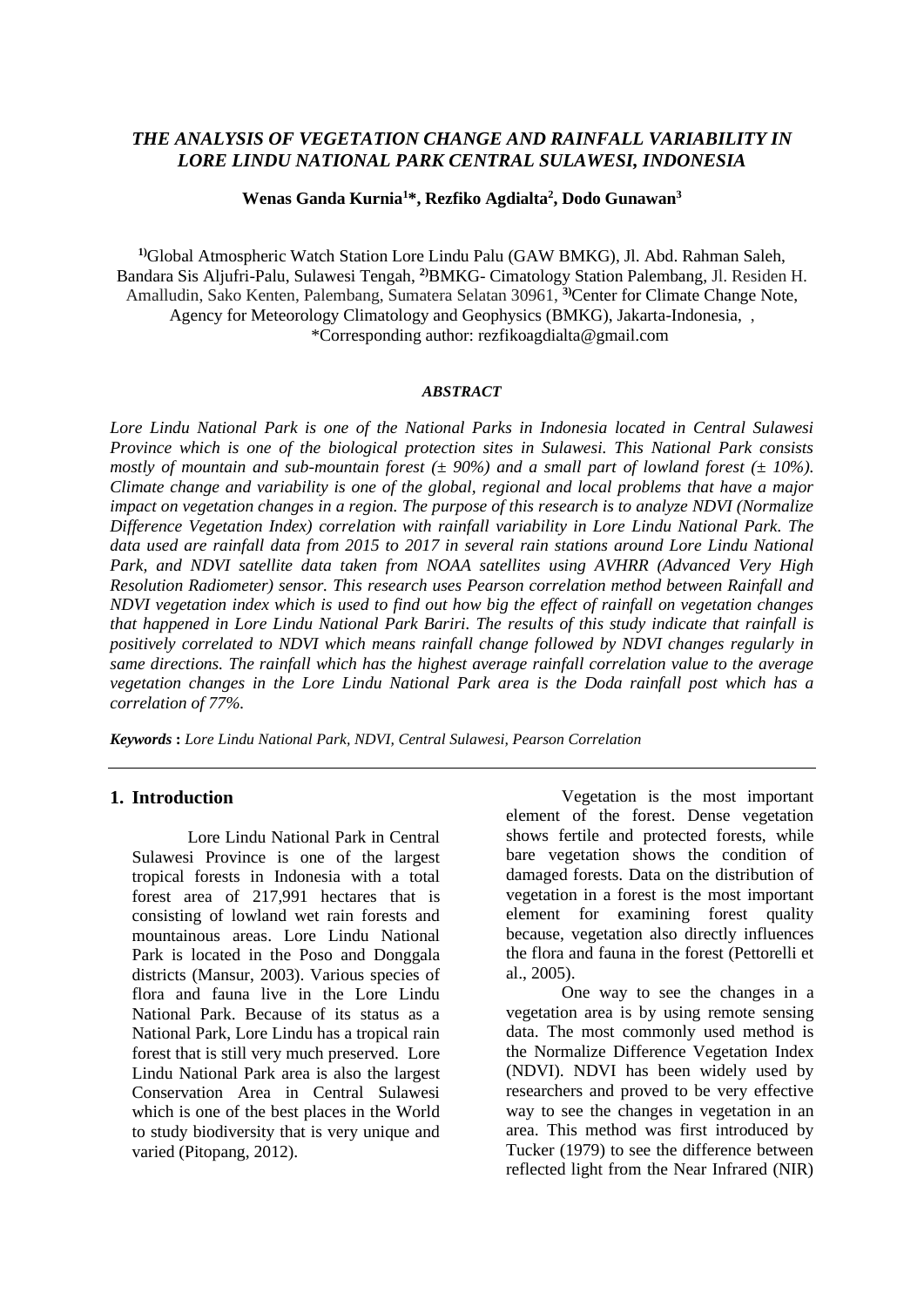and Red (R) spectrum bands. NDVI vegetation index that was developed by Tucker (1979) is calculated by using the following equation:

$$
NDVI = NIR - R/NIR \tag{1.1}
$$

Note:

- *NIR* is the value of the Near Infrared channel image
- *R*is the value of the Red channel image.

Holben (1986) classified the output value of the calculation results into several classification classes, among others as follows:

|    | <b>Land Cover Type</b>   |                   |
|----|--------------------------|-------------------|
| No |                          | <b>NDVI</b>       |
| 1  | Solid Vegetation         | $>= 0.5$          |
| 2  | <b>Medium Vegetation</b> | $0.140 - 0.499$   |
| 3  | Rare Vegetation          | $0.09 - 0.139$    |
| 4  | <b>Barren Land</b>       | $0.025 - 0.089$   |
| 5  | Cloud                    | $0.002 - 0.0249$  |
| 6  | Snow and Ice             | $-0.046 - 0.0019$ |
| 7  | Water                    | $-0.257 - 0.0459$ |

**Table 1.1 NDVI Classifications According to Holben (1986).**

Rainfall is the element of weather and climate that has quite high variability and can also affect the growth of various plant species. Water is one of the most important limiting factors and is the most important source for the growth and development of plants that fall from the sky in the form of rain drops (Ayu et al., 2013). Plants carry out photosynthesis which is influenced by the element of  $CO<sup>2</sup>$  (carbon dioxide) in the air. Rainfall and fog can increase CO<sup>2</sup> content in the air because reduced air movement and fog during the rainy season prevents the loss of  $CO<sup>2</sup>$  (carbon dioxide) from the forest (Utomo, 2006).

Rainfall can also affect the availability and groundwater content in an area. Groundwater availability can directly affect the good and poor growth of trees and other flora species. Groundwater availability is an important element that is very closely related and have the strong relationship between soil, plants, and the atmosphere (Taufik and Setiawan, 2012).

Calculation of land water balance is a method that can be used to see the groundwater availability in the research area. Land water balance is closely related to research on plant growth and development. Plant water demand is indicated by the potential of water resources in an area from the results of the calculation of land water balance conducted (Sipayung, 2005).

One of method to calculate land water balance that is often used is by using a method developed by Thornthwaite-Mather (1975) which explains that the ability of soils to absorb water is strongly influenced by soil type and vegetation.

The purpose of this study is to search for the relationship and correlation between the variability of rainfall and groundwater availability changes in a vegetation by using the Normalize Difference Vegetation Index (NDVI) method.

## **2. Data and Method**

# **2.1 Data**

The data that is used to support this research is Rainfall and Temperature data in several rain gauge posts in Central Sulawesi Province, located in Poso District and in the Lore Lindu National Park area. The available rainfall data is a 3-year period from 2015, 2016, and 2017. The rain gauge post data used include the following:

| No | <b>Rain Gauge</b><br>Post | Latitude   | Longitude | <b>Elevation</b><br>(mdpl) |
|----|---------------------------|------------|-----------|----------------------------|
| 1  | Lore Utara                | $-1.42633$ | 120.3248  | 1103.9                     |
| 2  | Maholo                    | $-1.47429$ | 120.3682  | 1103.681                   |
| 3  | Doda                      | $-1.7272$  | 120.252   | 1214.93                    |
| 4  | Lore Peore                | $-1.52997$ | 120.3283  | 1123.798                   |
| 5  | Sedoa                     | $-1.35394$ | 120.3397  | 1196.035                   |
| 6  | Tangkura                  | $-1.493$   | 120.63    | 82.296                     |

**Table 2.1 Rain Gauge Posts in the Region Research.**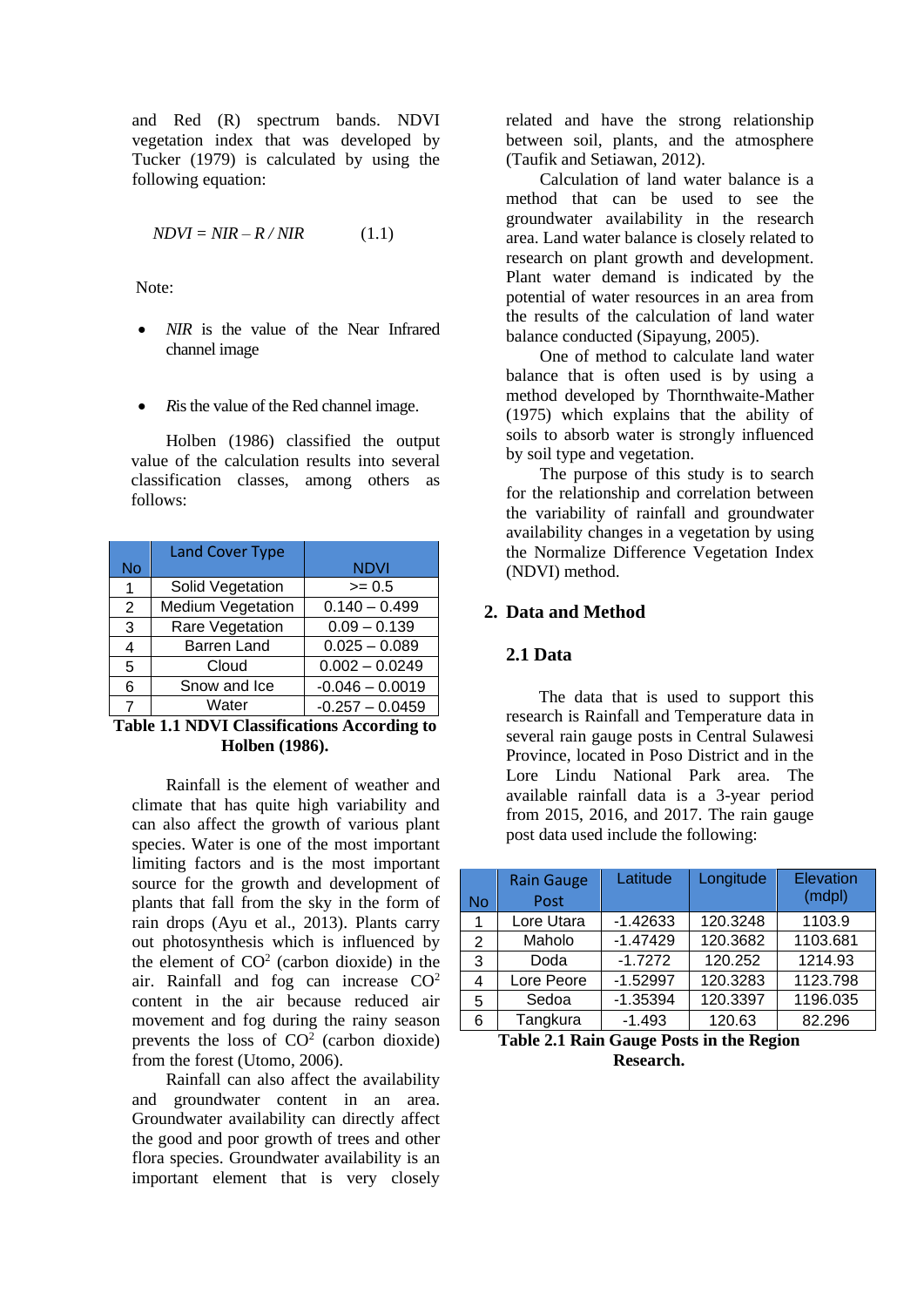

**Figure 2.1 Distribution of Rain Gauge Posts in the Research Region.**

The Rain Gauge Post only observes daily rainfall. Therefore, to obtain air temperature data used the Mock equation (1973) as follows:

$$
\Delta t = 0,006 \, X \, (Z1 - Z2) \tag{2.1}
$$

Note :

- ∆ *t* is the difference in temperature between the measured rainposts against the analyzed rainposts.
- Z1 is the elevation of the station used as a reference (m).
- Z2 is the elevation of the rain gauge post to be analyzed (m).

In calculating the daily air temperature the Mock equation (1973) can be derived as follows:

$$
T_h = T_{ho} - ((0.6/100)^*h)
$$
 (2.2)

Note :

- $T_h$  is the temperature of the rain gauge post to be analyzed ( $^{\circ}$ Celcius).
- $T_{ho}$  is the temperature of the reference station.
- *h* is the difference between the height of the rain station and the reference station.

## **2.2 Method**

In carrying out this research, several methods were carried out including the linear regression method and Pearson correlation method which was used to calculate the regression value and correlation to analyze the relationship between the two variables namely rainfall and NDVI and Thornwaite-Matter method for groundwater availability and NDVI. In addition this study also uses the Thronwaite-Matter method to calculate the availability of ground water. To get valid data NDVI values are taken in highly densely vegetated areas in the Lore Lindu National Park area. The selection of these locations using the Google Earth application, which then gets the location geographically located at 1o28 'South Latitude and 120o11' East Long as shown below:



**Figure 2.1 Research Areas Source (Google Earth).**

Pearson correlation value which has a value (+) indicates a positive relationship between two variables, which means an increase in the number of variables x followed by an increase in the number of variables y, whereas if the correlation value indicates the value (-) it indicates that there is a negative relationship between two variables that means that if the number of variable x increases then that will be followed by a reduction in the number of variables y and vice versa. The greater the correlation value or the closer to number 1 indicates that the correlation between the two variables the better. The correlation equation is formulated as follows: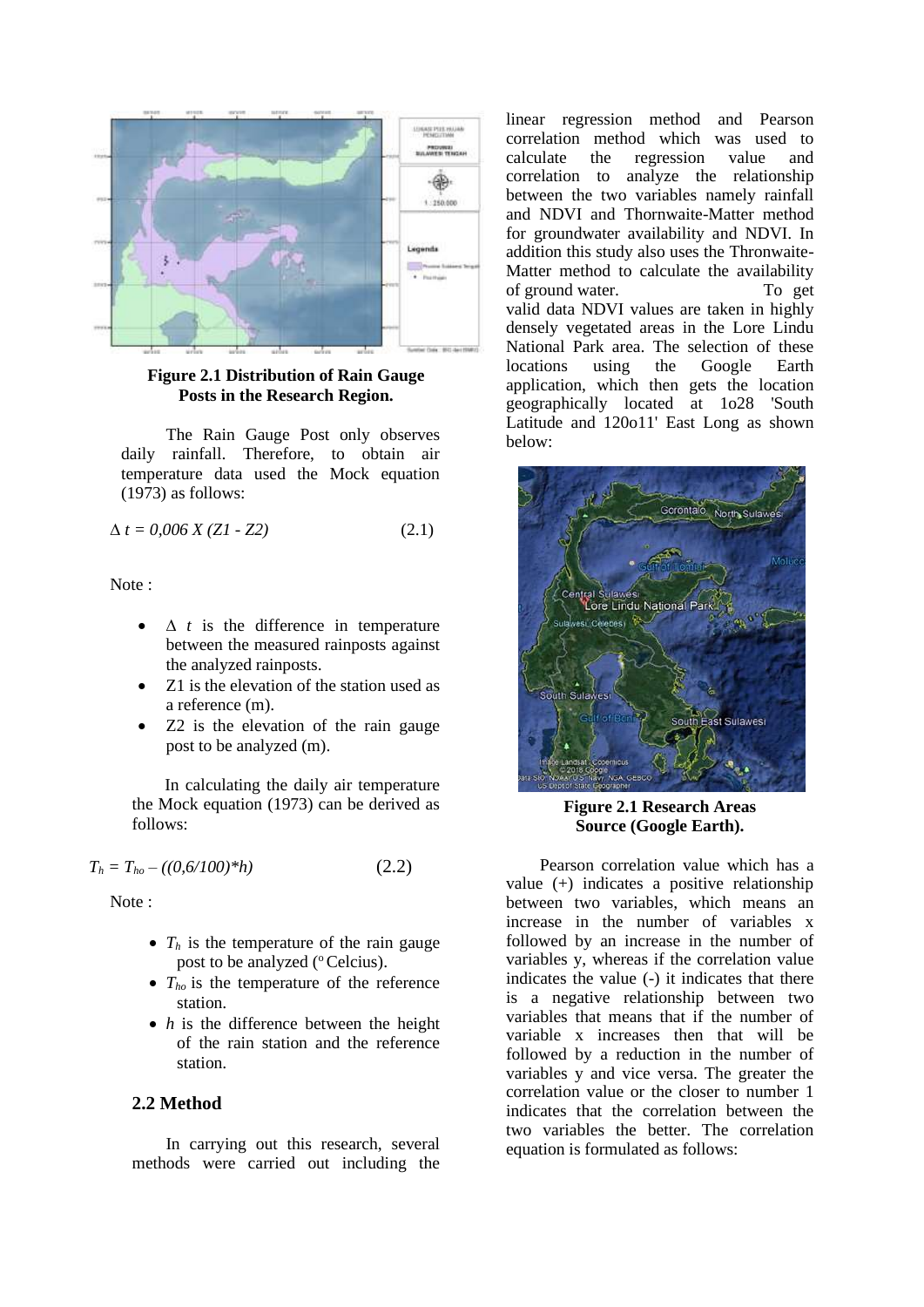Note:

- *r* is correlation.
- *n s* the large amount of *x* and *y* data.
- *Σx* is the total number of variables x.
- $\Sigma x^2$  is the result of the square of the total number of variables x.
- *Σy* is the total number of variables y.
- $\Sigma y^2$  is the sum of squares of the total number of variables y.

The analysis conducted using simple linear regression method aims to calculate the regression equation that will explain the two variables, namely x and y. The formula of the regression equation can be written as follows:

$$
Y = a + bX \tag{2.4}
$$

Note:

- *Y* is a bound variable.
- *X* is an independent variable.
- *A*is intercept.
- *b* is the regression coefficient or slope.

Calculation of groundwater availability in this study uses the Thornthwaite-Matter (1957) method, the process of calculating groundwater availability uses the following steps:

- Input monthly rainfall data from the station or rain gauge post to be analyzed;
- Calculating the value of Potential Evapotranspiration (ETP) from a station or rain gauge post;
- Calculating the difference in the value of Rainfall and ETP;
- Calculating the value of the Accumulated Potential Loss of Water for Evaporation (APWL);
- Calculate the value of Soil Moisture (KAT) with the following formula:

*KAT=TLP+[[1,00041– (1,07381/AT)]|APWL|xAT* (2.4)

$$
r = \frac{n\Sigma xy - (\Sigma x) (\Sigma y)}{\sqrt{\{n\Sigma x^2 - (\Sigma x)^2\} \{n\Sigma y^2 - (\Sigma y)^2\}}} \qquad (2.3)
$$

Note:

- *TLP* is permanent withering point;
- *KL* is field capacity;
- Calculate dKAT value, value dKAT is calculated by finding the value of KAT in the month to be analyzed with the value of KAT in the previous month;
- Calculating Actual Evapotranspiration rates (ETA) If the Rainfall is greater than ETP then, ETA reaches its maximum value. If the Rainfall is smaller than the ETP value, the ETA value is obtained from the sum of CH and dKAT, where dKAT is absolute because all CH and dKAT will be evaporated;
- Calculating the Deficit value obtained from the difference in Potential Evapotranspiration (ETP) with Actual Evapotranspiration;
- Calculate Surplus value which is an excess of ground water which generally occurs during the rainy season. For the calculation of surplus is to use the formula  $S = CH - ETP$ dKAT;
- Calculate the value of Groundwater Availability (ATS) with the following equation:

$$
ATS = \frac{(KAT - TLP)/(KL - TLP)}{2.5}
$$

*100 %*

Note:

- *ATS* is groundwater availability.
- *TLP* is permanent wilting point.
- *KL is* field capacity.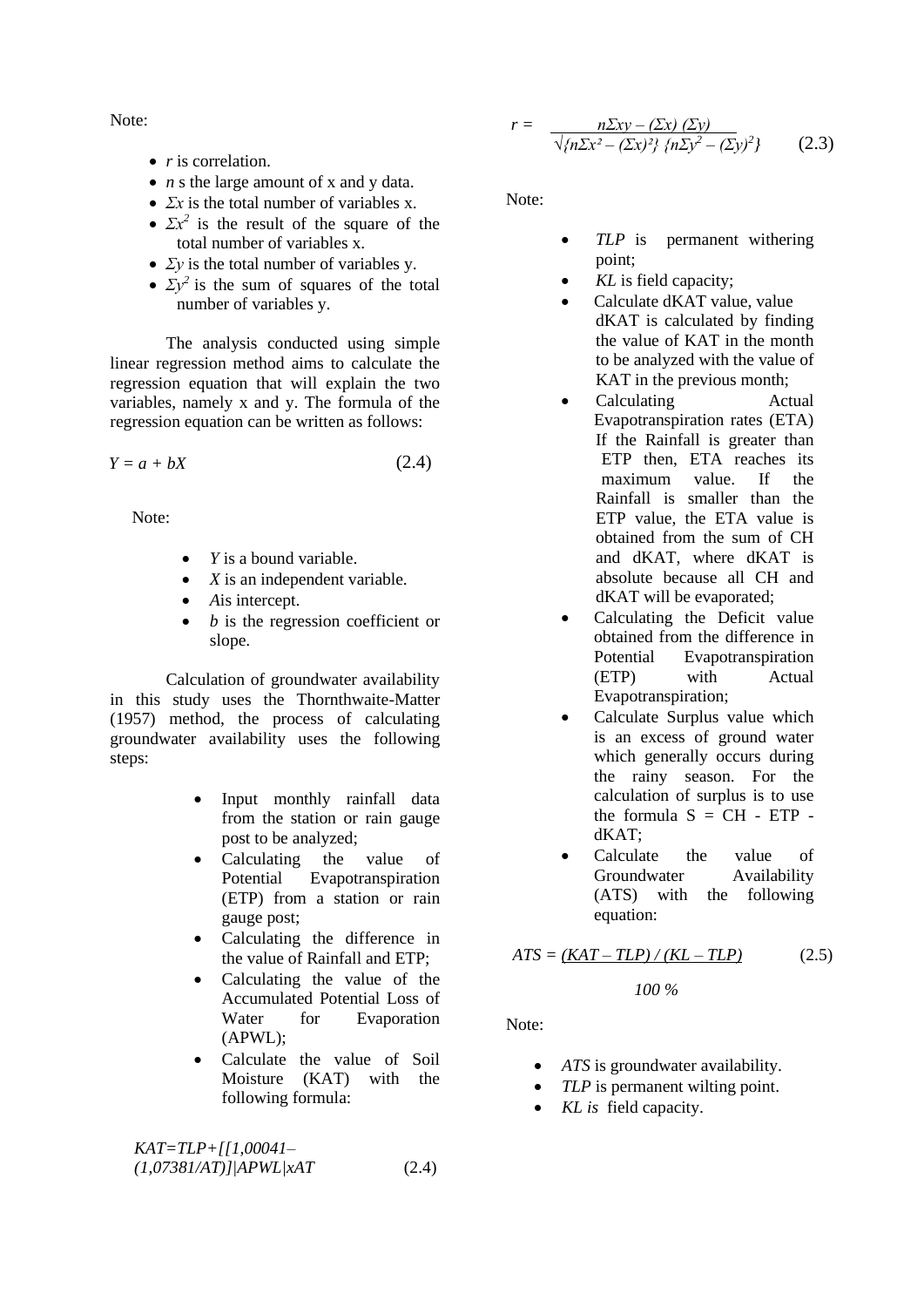Thornthwaite-Mather (1957) classifies ATS values into several categories, including the following:

| No | Groundwater<br>Availability | Percentage   |
|----|-----------------------------|--------------|
| 1  | Very Less                   | $< 10 \%$    |
| 2  | Less                        | $10 - 40 \%$ |
| 3  | Moderate                    | $40 - 60%$   |
|    | Enough                      | $60 - 90 %$  |
| 5  | Very Enough                 | 90%          |

## **Table 2.2 Groundwater Availability Classification According to Thornthwaite-Mather (1957).**

# **3. Results and Discussion**

From the results of this study it can be analyzed that the rain gauge post which has the highest correlation value between rainfall and NDVI values is the Doda rain gauge post and the Lore Peore rain gauge post.

The correlation value between rainfall in the Doda rain gauge posts respectively from 2015 to 2017 was 47%, 52%, and 75%, respectively. The biggest correlation value is in 2017 at the Doda rain gauge post. The positive correlation value shows that the increase in NDVI is directly proportional to the increase in rainfall. for an average of 3 years the correlation is 77%.



### **Graph 3.1 Scatterplot of Average Doda Rainfall and Average of NDVI.**

The regression equation of the Doda Rainfall Average and the NDVI Average

shows a value of  $y = 0,000x +0.403$  and has an R2 value of 0.59 which can be concluded that there is a 59% variation of the Rainfall that affects changes in NDVI values. A positive regression equation shows that there is a positive relationship between Doda rainfall and NDVI values.

JUMLAH CURAH HUJAN BULANAN DI POS HUJAN DODA



**Figure 3.1 Total Monthly Rainfall at the Doda Rain gauge post.**

Normalized Difference Vegetation Index (NDVI)



#### **Figure 3.2 Normalized Difference Vegetation Index (NDVI).**

The amount of monthly rainfall seen in Figure 3.1 affects the value of NDVI (Figure 3.2). According to the classification of Holben (1986) it can be concluded that vegetation in the study area is at a moderate and dense level. From the picture above it can be seen that the month with the lowest rainfall was in July, August and September this was also followed by a reduction in NDVI values which in July, August and September were at the lowest values. The highest amount of rainfall was in February followed by an increase in NDVI values.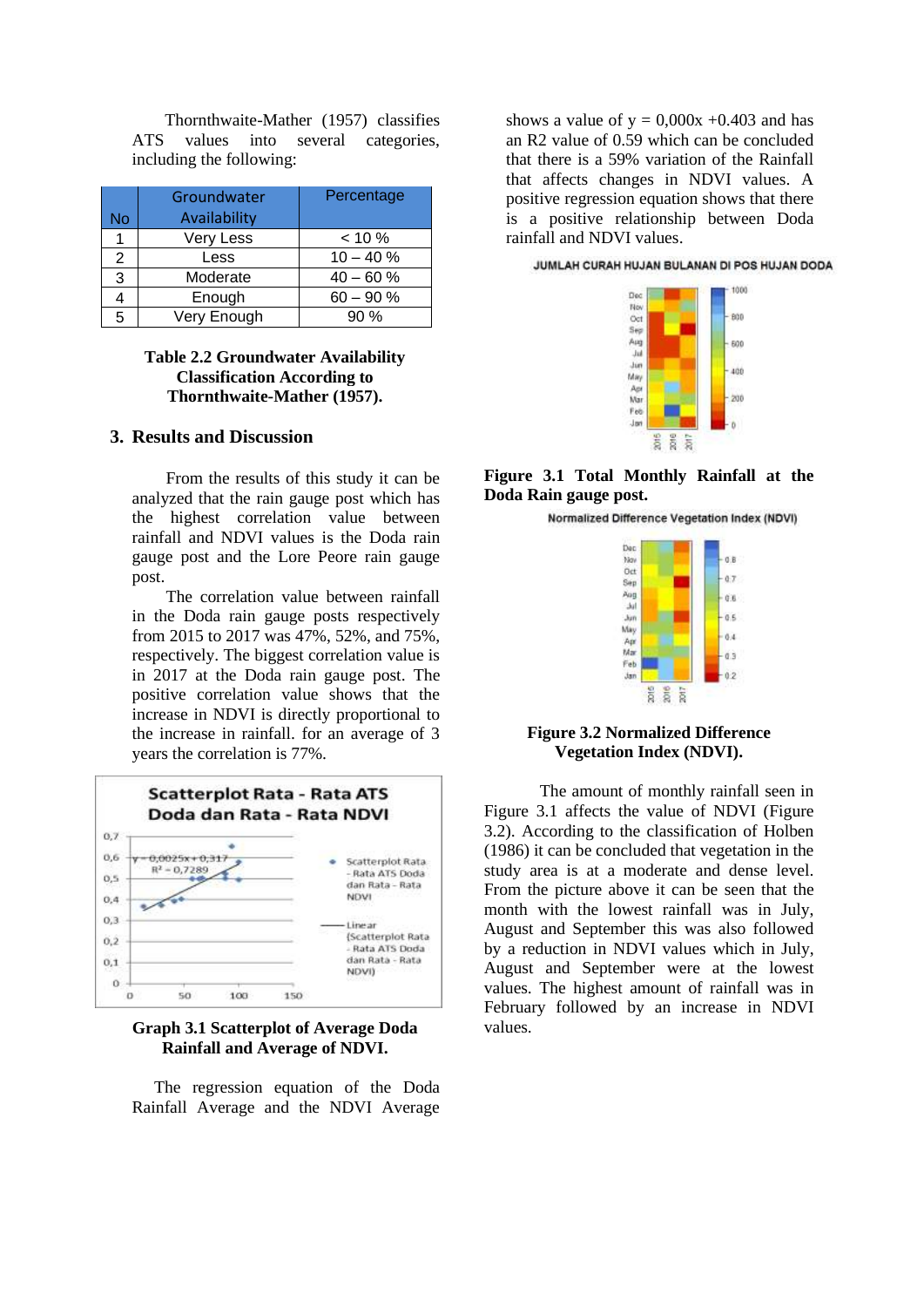











## **Graph 3.2 A. Average Rainfall of Lore Utara, B. Average Rainfall of Maholo , C. Average Rainfall ofDoda , D. Average Rainfall ofLore Peore, E. Average Rainfall ofSedoa , F. Average Rainfall ofTangkura .**

Rain gauge post in Lore Utara as shown in graph 3.2 A has an equatorial rain pattern which has two rain peaks found in April and November, while rain with a minimum value is found in August. Judging from the graph of average rainfall in 2015, 2016, 2017 when compared to its normal conditions, normally the peak of rainfall occurs in April and November, but 2017 has 3 peak peaks, namely February, May and November.

Whereas in Figure 3.2 B it can be concluded that rain gauge post in Maholo has an equatorial rain pattern which has two rain peaks found in March and October, while rain with a minimum value is found in August. Judging from the graph of average rainfall in 2015, 2016, 2017 when compared to normal conditions, there was a shift in the peak of rain which normally occurs in March and October, in 2017 changed to March and November. As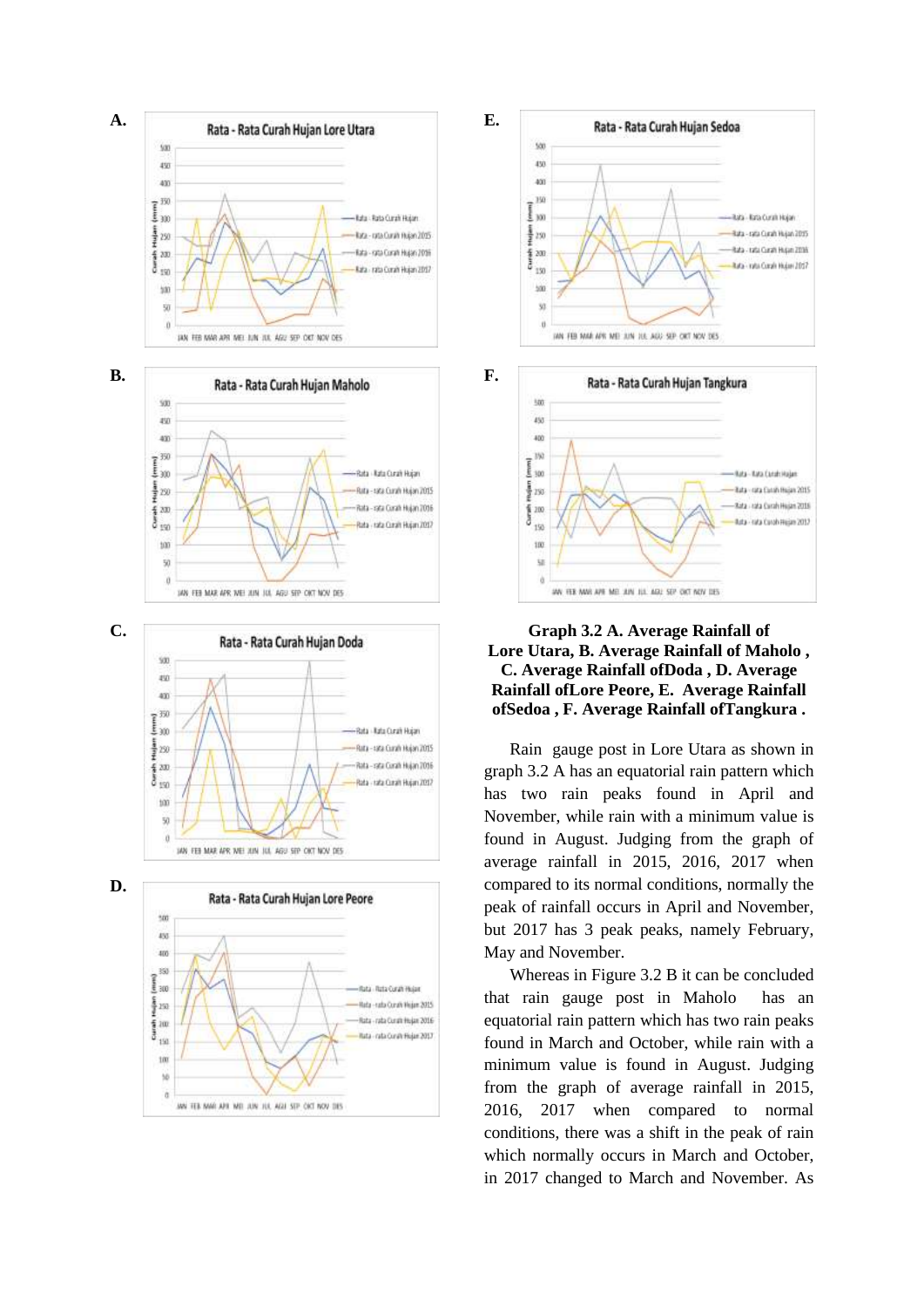for the minimum rainfall that usually occurs in August, that year experienced a shift and occurred in September.

Can be seen from the graph 3.2 C above the rain gauge post in Doda has an equatorial rain pattern which has two rain peaks found in March and October, while rain with a minimum value is in July. Judging from the graph of average rainfall in 2015, 2016, 2017 when compared to normal conditions, in 2015 the October, November and December periods experienced an increase in rainfall trends, whereas in normal conditions the trend experienced a decrease in rainfall.

Rain gauge post in Lore Peore based on data from graph 3.2 D has an equatorial rain pattern which has two rainfall peaks found in April and November, judging from the average rainfall graph for 2015, 2016, 2017 when compared to normal conditions, in 2016 from January to December experiencing an increase in the value of rainfall each month.

Rain gauge post in Sedoa from graph 3.2 E, it can be seen that there is an equatorial rain with two peak peaks in April and September. Judging from the graph of average rainfall in 2015, 2016, 2017 when compared to normal conditions, 2015 from July to December experienced an increase in rainfall trends for the period.

Meanwhile in Tangkura, rain gauge post has an equatorial rain pattern that is not very clear with two rain peaks. Judging from the 3.2 F graph of average rainfall in 2015, 2016, 2017 compared to normal conditions, in 2016 there was a change in rainfall patterns, which normally equatorial rainfall patterns become anti-monsoonal rainfall patterns.





#### **B.**











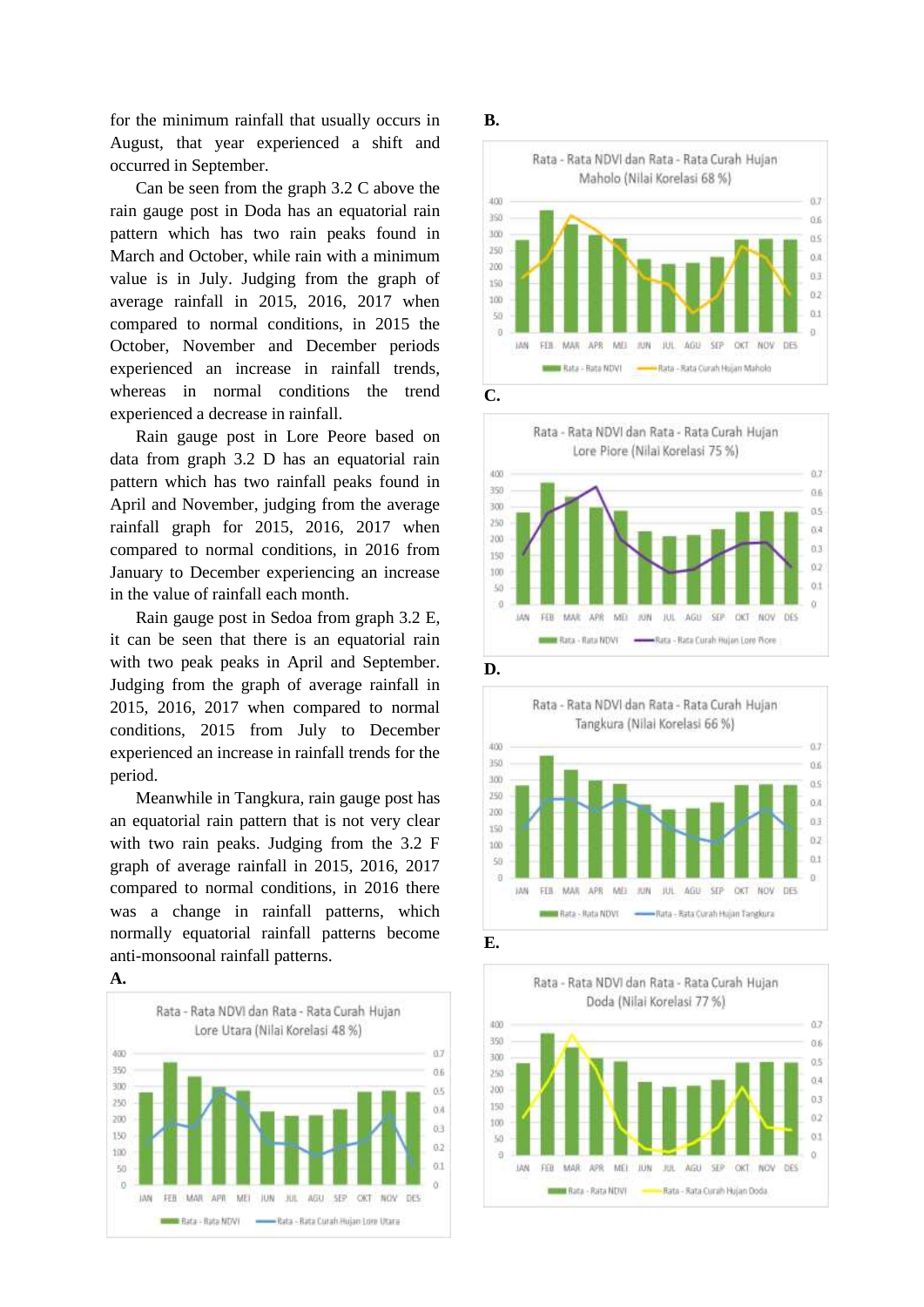

**Graph 3.3 A. Average NDVI and Average Rainfall of Lore Utara, B. Average NDVI and Average Rainfall of Maholo, C. Average NDVI and Average Rainfall of Doda, D. Average NDVI and Average Rainfall of Lore Peore, E. Average NDVI and Average Rainfall of Sedoa, F. Average NDVI and Average Rainfall of Tangkura.**

Graph 3.3 illustrates the condition of the average trend of NDVI in the study area of the rainfall trend in several rain gauge posts located around the study area during the 2015-2017 period, which included the Lore Utara rain gauge post, Maholo rain gauge post, Doda rain gauge post, Lore Peore rain gauge post, Sedoa rain gauge post, and Tangkura rain gauge post. From some of the rain gauge posts, it can be seen that the rain gauge posts whose rainfall values have a strong correlation are Doda Rain gauge posts, Lore Peore Rain gauge posts, Maholo Rain gauge posts, and Tangkura Rain gauge posts whose values are 77%, 75%, 68%, and 66 respectively. %

From the correlation value it can be seen that the correlation value is positive where the increase in NDVI values in the study area is directly followed by an increase in rainfall variability. The decreasing trend in NDVI values followed by rainfall variability was in the June, July and August periods. While the highest NDVI values that can also be analyzed occur because the increase in the amount of rainfall is the period in March and April.

In the Lore Peore rain gauge post the highest correlation value of rainfall to NDVI respectively from 2015 to 2017 was 44%, 55%, and 67%. The highest correlation value is in 2017. While the average correlation value in the Lore Peore rain gauge post is 75%.



### **Graph 3.5 Scatterplot of Average Rainfall Lore Peore to Average of NDVI.**

The regression equation from the graph above  $y = 0.000x - 0.337$  between the average monthly rainfall over a 3-year period from 2015 to 2017 shows that the R2 value of 0.556 can be concluded that there is about 56% variation of rainfall that affects changes in NDVI values. A positive regression equation shows that there is a positive relationship between Doda rainfall and NDVI values.

JUMLAH CURAH HUJAN BULANAN DI POS HUJAN DODA



## **Figure 3.3 Total Monthly Rainfall at theDoda Rain gauge post.**

The lowest amount of rainfall in the Doda Peore rain gauge post was in the July, August and September periods. This shows that the decrease in the amount of rainfall also affects the decrease in NDVI values in Figure 3.2. The highest amount of rainfall in April was also seen to affect NDVI values but not too significantly.

The results of the calculation of groundwater availability in a row from 2015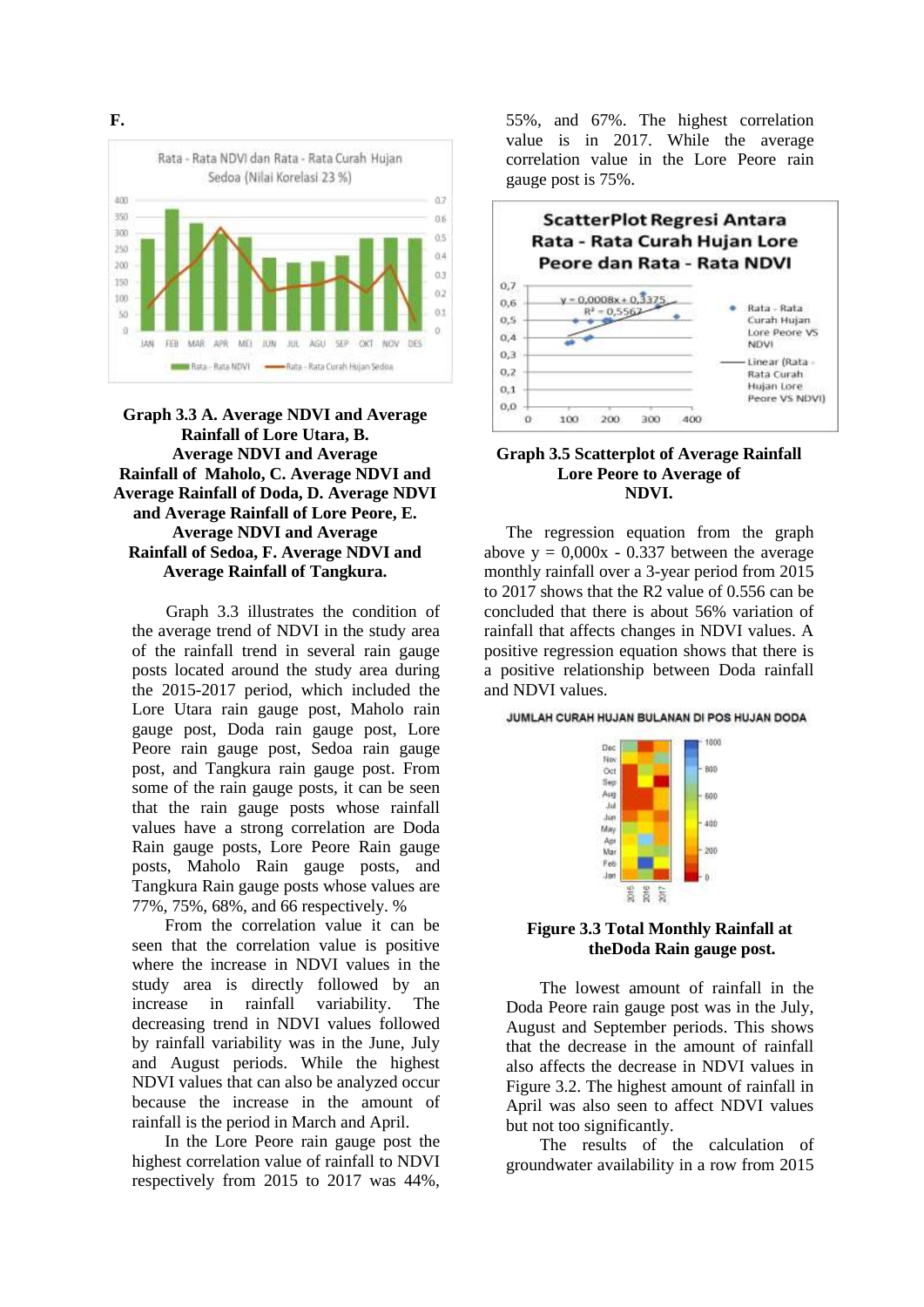to 2017 also show that the highest correlation of ATS to NDVI is in the Doda rain gauge post and Lore Peore rain gauge post. From the results of ATS processing in the Doda Rain gauge post, it can be seen that the highest correlation value was in 2016, amounting to 59%, while in 2015 the correlation value was 42% and in 2017 the NDVI correlation value was 43%.

The results of the calculation of groundwater availability in a row from 2015 to 2017 also show that the highest correlation of ATS to NDVI is in the Doda rain gauge post and Lore Peore rain gauge post. From the results of ATS processing in the Doda Rain gauge post, it can be seen that the highest correlation value was in 2016, amounting to 59%, while in 2015 the correlation value was 42% and in 2017 the NDVI correlation value was 43%.





### **Figure 3.4 Monthly groundwater availability at the Doda Rain gauge post.**

Figure 3.4 shows that during the period of 2015, 2016, and 2017 in July the ATS values were respectively in poor, very low, and insufficient conditions. This condition is directly proportional to the NDVI value (Figure 3.2) which is also below the value of 0.6 for the year. On average each year ATS is in sufficient to very sufficient conditions.

The average ATS value in the Doda rain gauge post over a 3 year period if correlated to the NDVI value will result in a correlation of 85%. This shows that there is a very strong relationship and influence between the increase in ATS on NDVI values.



**Graph 3.6 Scatterplot ATS Doda and Average - NDVI score.**

The regression equation that has a value of  $y = 0.002x + 0.317$  and has an R2 value of 0.728 indicates that there is a 72% variation in rainfall that affects the value of NDVI. Value of 0.317 indicates that if there is no increase in the value of the ATS then NDVI is at the value of 0.317. A value of  $+$  0.002x indicates a regression coefficient that we can conclude that the addition of every 1% NDVI value is influenced by the addition of rainfall by 0.002 mm.

AIR TANAH TERSEDIA BULANAN DI POS HUJAN LORE PEORE



#### **Figure 3.4 Monthly groundwater availability at the Lore Peore rain gauge post.**

Groundwater availability at the Lore Peore rain gauge post from Figure 3.4. It can be seen that in 2016 and 2017 in general it is at a very sufficient level. Only in August 2015 were the conditions lacking. The correlation value of ATS to NDVI respectively from 2015 and 2017 is 54% and 17%. The correlation value in 2016 cannot be calculated because it has homogeneous ATS data. If seen from the percentage of groundwater availability in the Lore Peore rain gauge post, it is not too significant in influencing changes in NDVI values.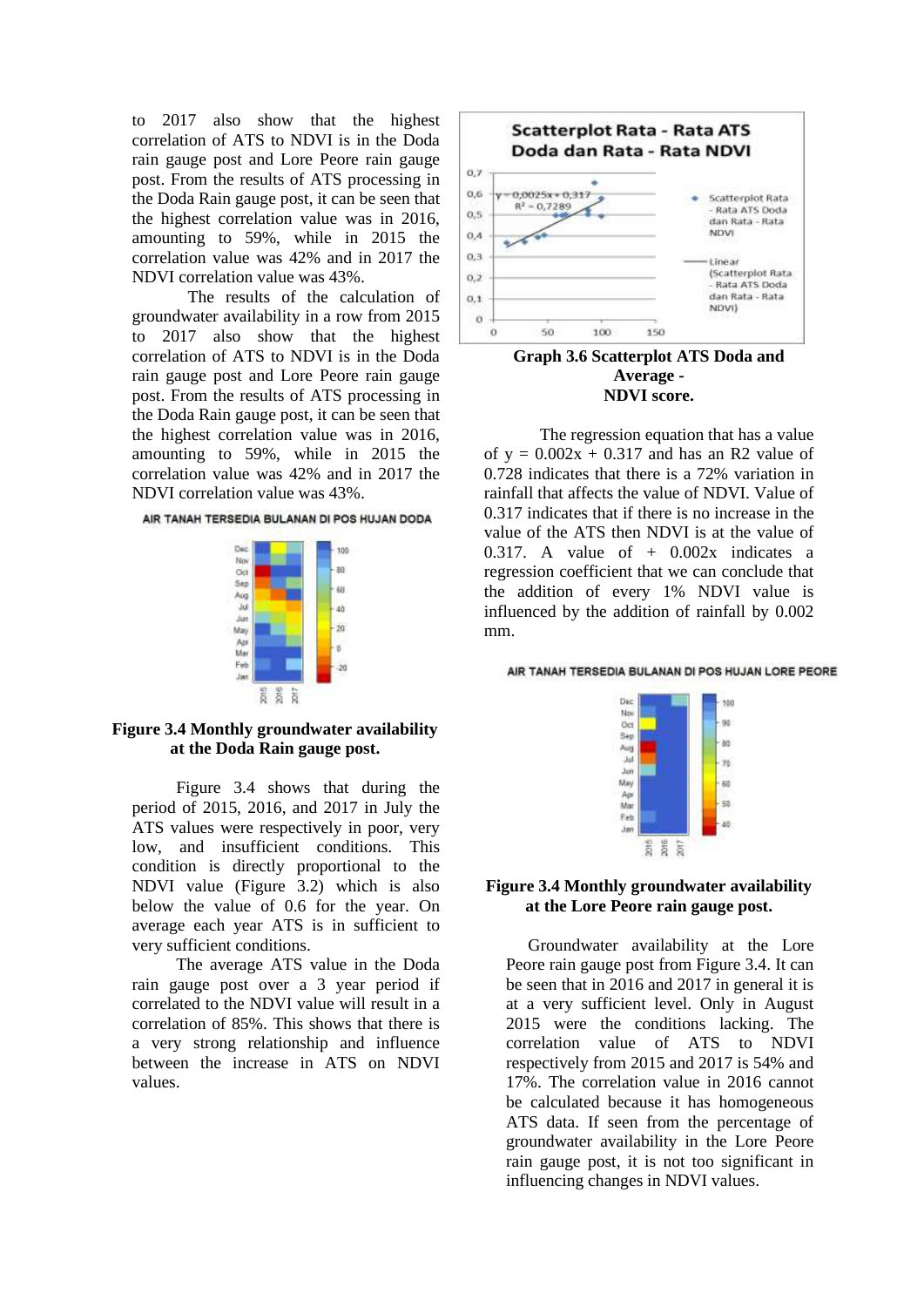## **4. Conclusion**

From the results of this study it can be concluded that rainfall and Groundwater availability have a considerable influence on changes in vegetation which are analyzed using remote sensing which produces the NDVI index. Rain patterns that occur in some of these rain gauge posts are equatorial rain patterns which have two peaks of the rainy season. Raindrops that have an influence based on the correlation value between Rainfall and NDVI are quite high is are Doda which have a correlation value of 77% and Peore which have a correlation value of 75%. This is because, the area taken as a sampling that has very good vegetation observed from Google Earth is an area that is close to the two rain gauge posts.

Doda also has a very high correlation with Groundwater availability in the study area which has excellent vegetation based on Google Earth imagery. The average groundwater availability during the period 2015 to 2017 in Doda Rain gauge post has a correlation value of 85% to the average NDVI. Whereas in the Lore Peore rain gauge post the correlation tends to fluctuate.

If seen that the period July, August, and September (JAS) has the lowest value of both rainfall, ATS, and NDVI. Then, it can be concluded that the month is a dry period in the study area. Whereas wet bulldozers with good NDVI values were February, March and April.

# **Acknowledge**

The author would like to thank all those who have supported the implementation of this research, including the Head of the Climatology and Geophysics Meteorology Agency, the Head of the Climate Change Information Center, the Head of Palembang Climatology Station, and the Head of Global Atmospheric Monitoring (GAW) Lore Lindu Bariris and all parties that cannot be mentioned one by one.

# **References**

Ayu. L.W., Sugeng, P. and Soemarno. (2013). Evaluasi ketersediaan air tanah lahan kering di Kecamatan Unter Iwes, Sumbawa Besar. Jurnal Pembangunan dan Alam Lestari 4: 1.

- Holben, N. Brent. (1986). Characteristic of Maximum-Value Composite Images from Temporal AVHRR Data. International Journal of Remote Sensing, Volume 7- Issue 11.
- Mansur, Muhammad. (2003). Analisis Vegetasi Hutan Di Desa Salua Dan Kaduwa Taman Nasional Lore Lindu Sulawesi Tengah. LIPI. Bogor.
- Mujtahiddin, I.M. (2014). Spatial Analysis Of Drought Index In District Indramayu. Jurnal Meteorologi Dan Geofisika Vol.15 No.2, 99-107.
- [Pettorelli N](https://www.ncbi.nlm.nih.gov/pubmed/?term=Pettorelli%20N%5BAuthor%5D&cauthor=true&cauthor_uid=16701427)<sup>1</sup>, [Vik JO,](https://www.ncbi.nlm.nih.gov/pubmed/?term=Vik%20JO%5BAuthor%5D&cauthor=true&cauthor_uid=16701427) [Mysterud A,](https://www.ncbi.nlm.nih.gov/pubmed/?term=Mysterud%20A%5BAuthor%5D&cauthor=true&cauthor_uid=16701427) Gaillard [JM,](https://www.ncbi.nlm.nih.gov/pubmed/?term=Gaillard%20JM%5BAuthor%5D&cauthor=true&cauthor_uid=16701427) [Tucker CJ,](https://www.ncbi.nlm.nih.gov/pubmed/?term=Tucker%20CJ%5BAuthor%5D&cauthor=true&cauthor_uid=16701427) [Stenseth NC.](https://www.ncbi.nlm.nih.gov/pubmed/?term=Stenseth%20NC%5BAuthor%5D&cauthor=true&cauthor_uid=16701427) (2005). Using the satellite-derived NDVI to assess ecological responses to environmental change.
- Pitopang.(2012). Struktur Dan Komposisi Vegetasi Pada 3 Zona Elevasi Yang Berbeda Di Taman Nasional Lore Lindu Sulawesi Tengah Indonesia. Jurnal Natural Vol. 1.(1) 85-105.
- Sipayung, B.S. (2005). Dampak Variabilitas Iklim Terhadap Produksi Pangan Di Sumatera. LAPAN. Bandung.
- Taufik, M., & Setiawan, B.I. (2012). Interpretationof Soil Water Content into Dryness Index Implication for Forest Fire Management. Manajemen Hutan Tropika, 18 (1): 31-38.
- Thornthwaite, C.W. dan Matter, J.P. (1957). Instruction and tables for computing potensial evapotranspiration and te water balance. Drexel Institute of Climatology. New Jersey. 401p.
- Tucker, C. J. (1979). Red and photographic infrared linear combinations for